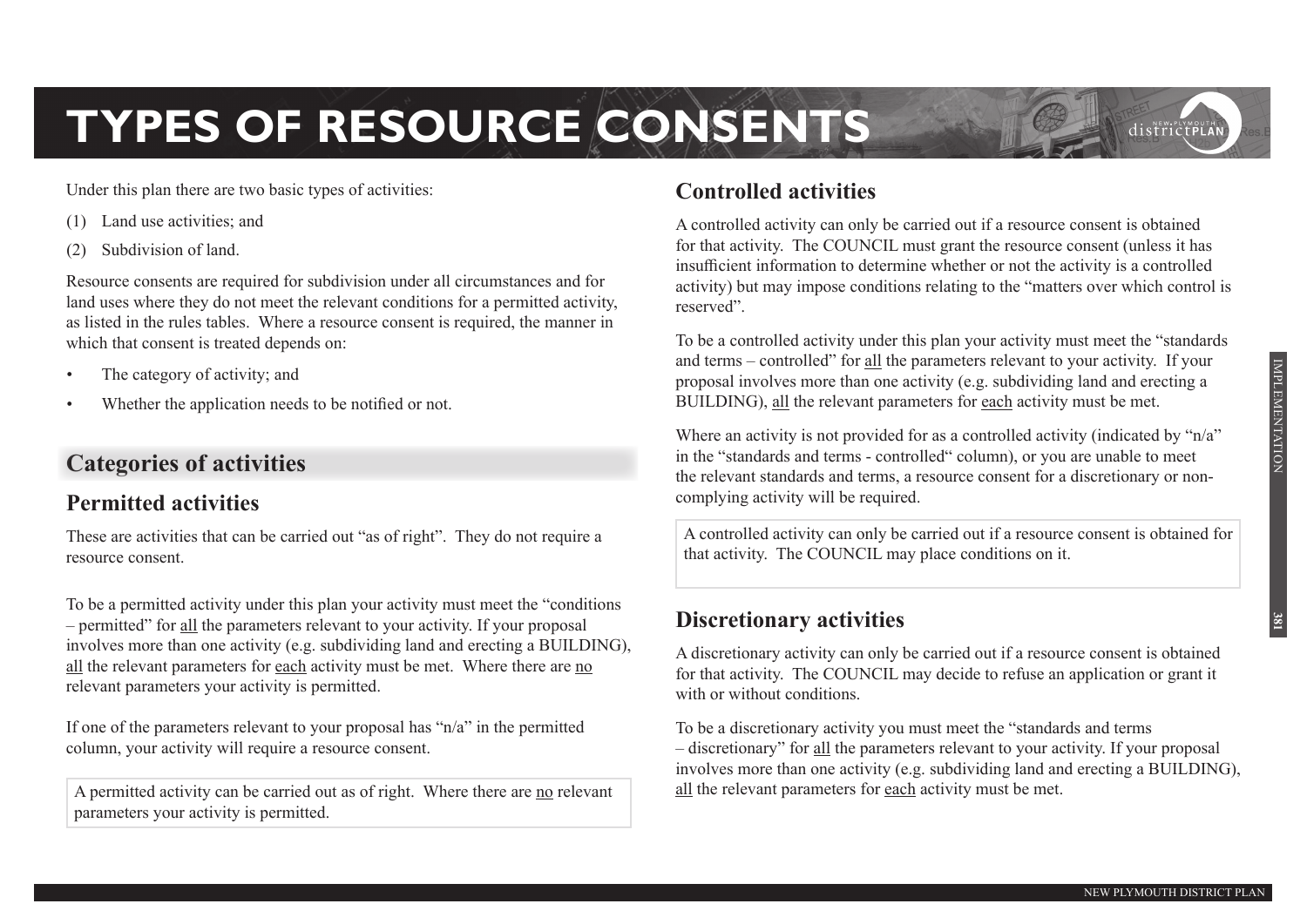IMPLEMENTATION IMPLEMENTATION

**382**

The "Assessment Criteria" or "Matters to be considered" are used, in conjunction with the relevant objectives and policies, to decide whether or not to grant the resource consent. They provide a guide to APPLICANTS and decision-makers as to what practical matters will generally be considered.

The COUNCIL has sometimes restricted the exercise of its discretion for land use and subdivision consents only. This means that in deciding whether to grant or refuse an application for a discretionary activity that is restricted, the COUNCIL will only consider those matters in the "Assessment Criteria" or "Matters to be considered" column and, where consent is granted, place conditions on the consent accordingly. If the activity also has some parameters that are "controlled", the COUNCIL cannot turn down the consent on the basis of those controlled parameters but can place conditions on consent as specified in the "Matters over which control is reserved".

Consents for subdivision remain fully discretionary unless otherwise specified and some consents for land use are also fully discretionary. In assessing a fully discretionary activity, the COUNCIL must take into account all of the matters mentioned in section 104 of the ACT in addition to those in the "Assessment Criteria" or "Matters to be considered" column.

Where an activity is not provided for as discretionary activity (indicated by "n/a" in the "standards and terms - discretionary" column), or you are unable to meet the relevant standards and terms, a resource consent for a non-complying activity will be required.

A discretionary activity can only be carried out if a resource consent is obtained for that activity. The COUNCIL may decide to refuse an application or grant it with or without conditions.

## **Non-complying activities**

Where an activity does not meet the conditions for a permitted activity nor the standards and terms for a controlled or discretionary activity, or where "n/a" appears in each of these columns, the activity is treated as non-complying.

A non-complying activity is only allowed if a resource consent has been obtained. The COUNCIL may decide to refuse an application or grant it with or without

Updated November 2011 (update 7r)

conditions. A resource consent will not be granted unless the COUNCIL is *"satisfied that:*

- *i) the adverse effects on the environment (other than any effect to which section 104(3)(b) applies) will be minor; or*
- *ii) the application is for an activity that will not be contrary to the objectives and policies of the … plan"*

as per section 104D of the ACT.

A non-complying activity can only be carried out if a resource consent is obtained for that activity. The COUNCIL may decide to refuse an application or grant it with conditions.

# **Prohibited activities**

Prohibit an activity from occurring. There are no prohibited activities within this plan.

A full description of how to use the rules is given at the beginning of the rules section to assist you to work out which rules apply and what kind of resource consent (if any) you require.

The conditions for permitted activities and the standards and terms and conditions of consent for controlled, discretionary or non-complying activities are ongoing requirements that must continue to be met. Failure to comply with these requirements means that the activity is in breach of the rule or consent and enforcement action could be taken as a result.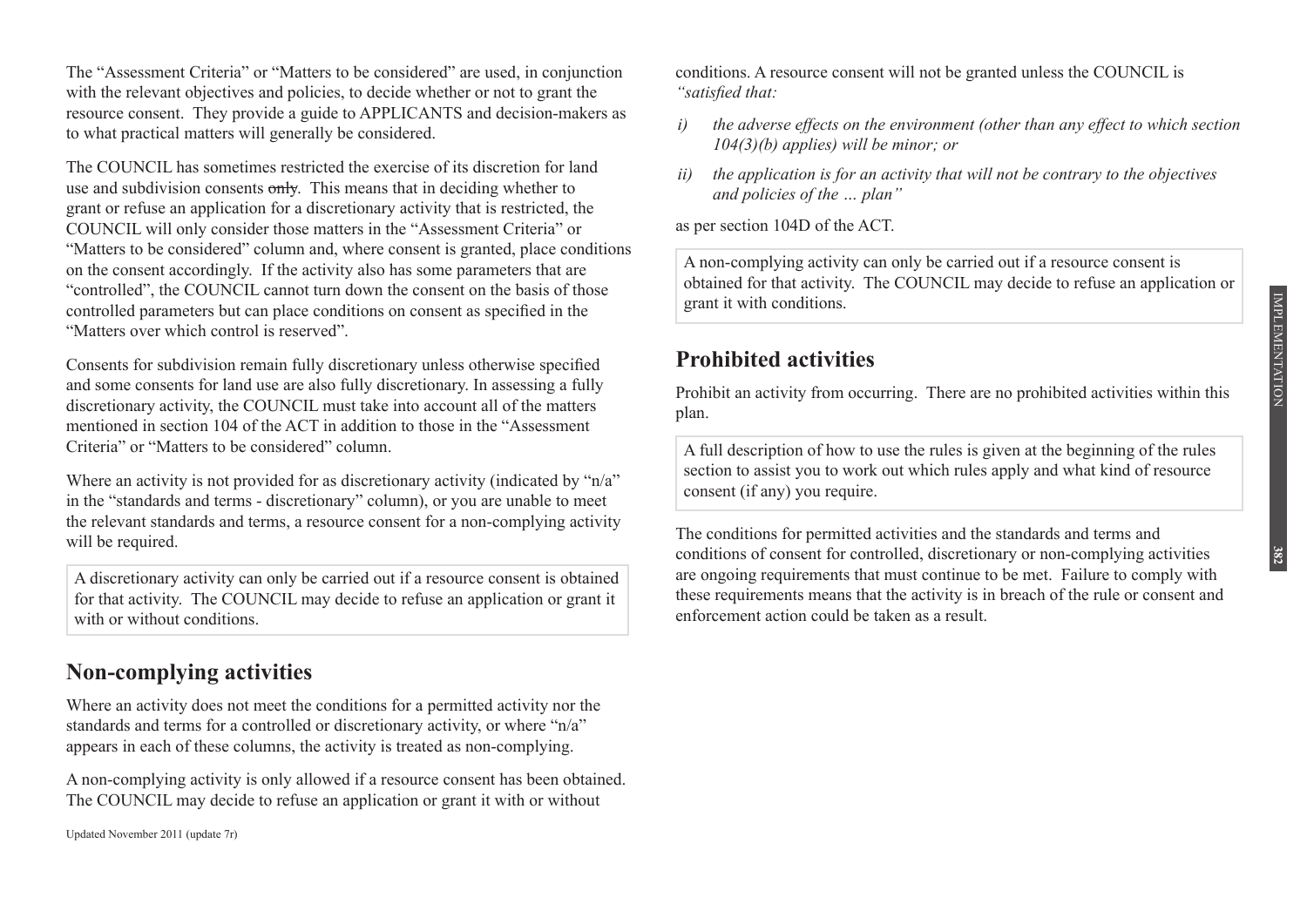# **HOW TO APPLY FOR A RESOURCE CONSENT**

# **Form of application**

Section 88 of the ACT requires that applications for resource consent are in a prescribed form. Form 9 in the Regulations of the ACT details the information required:

- Names and addresses of all applicants and owners and occupiers of the land.
- Address or location of the SITE and its legal description.
- The type of resource consent required, whether any other consents are required and whether they have been applied for.
- A description of the activity.
- An assessment of effects on the environment; and
- Any other information required by this plan or by regulations.

It is important that all relevant parts of the form be completed.

Copies of the prescribed form are available from the COUNCIL.

# **Information to be provided**

Applications for resource consent should provide the following information (as relevant):

## **Description of the SITE**

- (a) Topography.
- (b) Any natural features such as vegetation, RIVERS or other WATERCOURSES, etc.
- (c) Any OVERLAYS that are shown on the planning maps, such as those relating to:
	- (i) Amenity (URBAN VIEWSHAFTS, DEFINED RETAIL FRONTAGE, New Plymouth entrance corridors);
	- (ii) Health and Safety (gas and PETROLEUM pipelines, high voltage transmission LINES);
	- (iii) Hazards (COASTAL HAZARD AREA, flood hazard area, VOLCANIC HAZARD AREA, FAULT LINES);
	- (iv) Heritage (heritage BUILDINGS and items, WAAHI TAONGA/ SITES OF SIGNIFICANCE TO MAORI and ARCHAEOLOGICAL SITES and NOTABLE TREES);
	- (v) Natural Values (COASTAL POLICY AREA, SIGNIFICANT COASTAL AREAS, preferred esplanade reserves and strips, PRIORITY WATERBODIES, SIGNIFICANT NATURAL AREAS, OUTSTANDING and REGIONALLY SIGNIFICANT LANDSCAPES);
	- (vi) Traffic and Transport (AIRPORT FLIGHT PATH SURFACES, INDICATIVE ROADS, DEFINED RETAIL FRONTAGE); and
	- (vii) Designations.
- (d) Whether the SITE is likely to be subject to any other actual or potential natural hazard, including flooding or inundation, erosion, landslip, subsidence or land instability of any kind.
- (e) The location of any FILL on the SITE.
- (f) Whether the SITE is a CONTAMINATED SITE.
- $(g)$  The location of any railway crossing near the SITE, or ROAD from which the SITE will gain access and its classification (as per the ROADING HIERARCHY) and posted speed limit.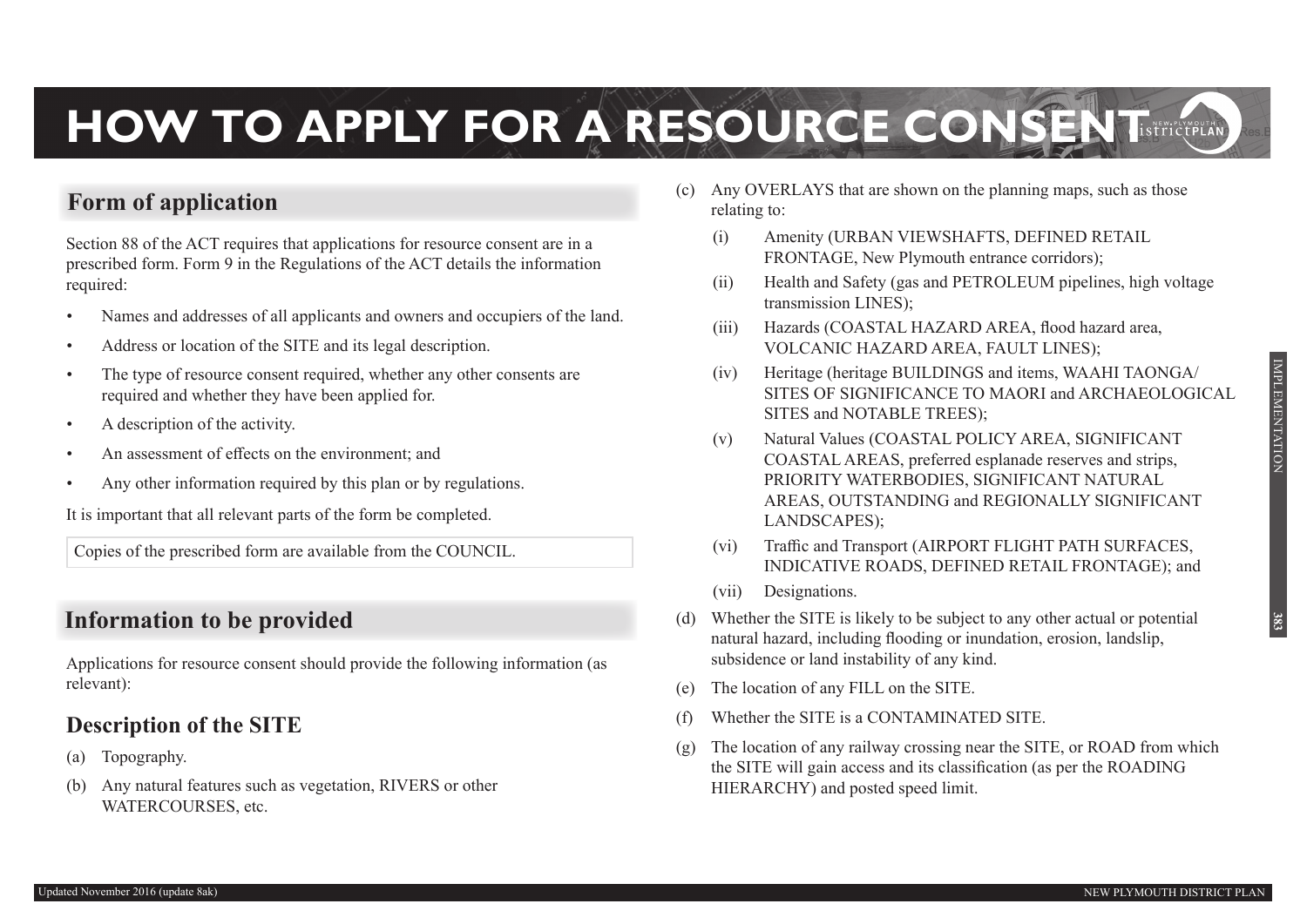## **Description of the proposal**

- (a) The type of activities involved:
	- (i) ERECTION, alteration, RELOCATION or demolition of STRUCTURES, including BUILDINGS, NETWORK UTILITIES, SIGNS or any other type of STRUCTURE;
	- (ii) Earthworks (EXCAVATION and FILLING):
	- (iii) Use, storage or disposal of HAZARDOUS SUBSTANCES;
	- (iv) OUTDOOR STORAGE of materials;
	- (v) Sale of liquor;
	- (vi) Generation of stock truck effluent; and
	- (vii) Planting, trimming or removing vegetation.
- The area of the SITE covered by BUILDINGS, and their use.
- (c) Maximum gauge pressure of pipelines.
- (d) Maximum electromagnetic field strengths of LINES and radiofrequency emissions from COMMUNICATION FACILITIES measured at any boundary of the SITE.
- (e) Volume of earthworks, area covered and composition of FILL.
- (f) Type, quantity, concentration and methods used to manufacture, store, dispose of or use HAZARDOUS SUBSTANCES on the SITE.
- (g) Type and quantity of non-hazardous materials to be stored outdoors on the SITE and the method and location of storage.
- (h) For SITES where liquor is to be sold for on-SITE consumption, hours of operation and any additional entertainment activities planned.
- (i) Frequency of stock truck movement to the SITE, estimated quantity of effluent and proposed methods for its disposal.
- (j) Where planting, maintaining, or removing vegetation, location, size, species type and the works proposed.
- (k) The extent to which the proposed activity may give rise to emissions of noise, LIGHT OVERSPILL or GLARE.
- (l) Level of traffic generated by the proposal (per day, per week average and peak hour) to and from the SITE, and the types of VEHICLES accessing the SITE.
- (m) How and where access will be provided to the SITE, including the design, gradient, and construction of any DRIVEWAY, RIGHT OF WAY or ROAD.
- (n) Number, design and construction of any parking, LOADING or STANDING SPACE, including MANOEUVRING and QUEUING SPACE, and traffic circulation.
- (o) Time frame over which the development is likely to occur. If staging of the works is proposed, an indication of the number and extent of the stages and duration of the work required for completion of each stage should also be provided.
- (p) Operational requirements of the proposal including the days and hours of operation.
- (q) Number of people employed, visiting and/or accommodated on the SITE.
- (r) Proposed methods for the servicing, treatment and/or disposal of water, effluent, stormwater, and any other potential contaminant produced by the activity, and evidence to demonstrate that those services can outfall or connect to existing reticulations (including catchment details as necessary).

# **Locality or SITE plans** showing:

- (a) Legal boundaries of the property including property dimensions, the area of the SITE, its relationship to adjoining road reserves and north point.
- (b) Any topographical or other SITE features of relevance such as vegetation, RIVERS, or other WATERCOURSES.
- (c) The location of any OVERLAYS, natural hazards, areas of contamination, railway crossings or roads.
- (d) The location (with distances to SITE boundaries) and area of all existing and proposed BUILDINGS and other STRUCTURES, including common or party walls and retaining walls, and their uses.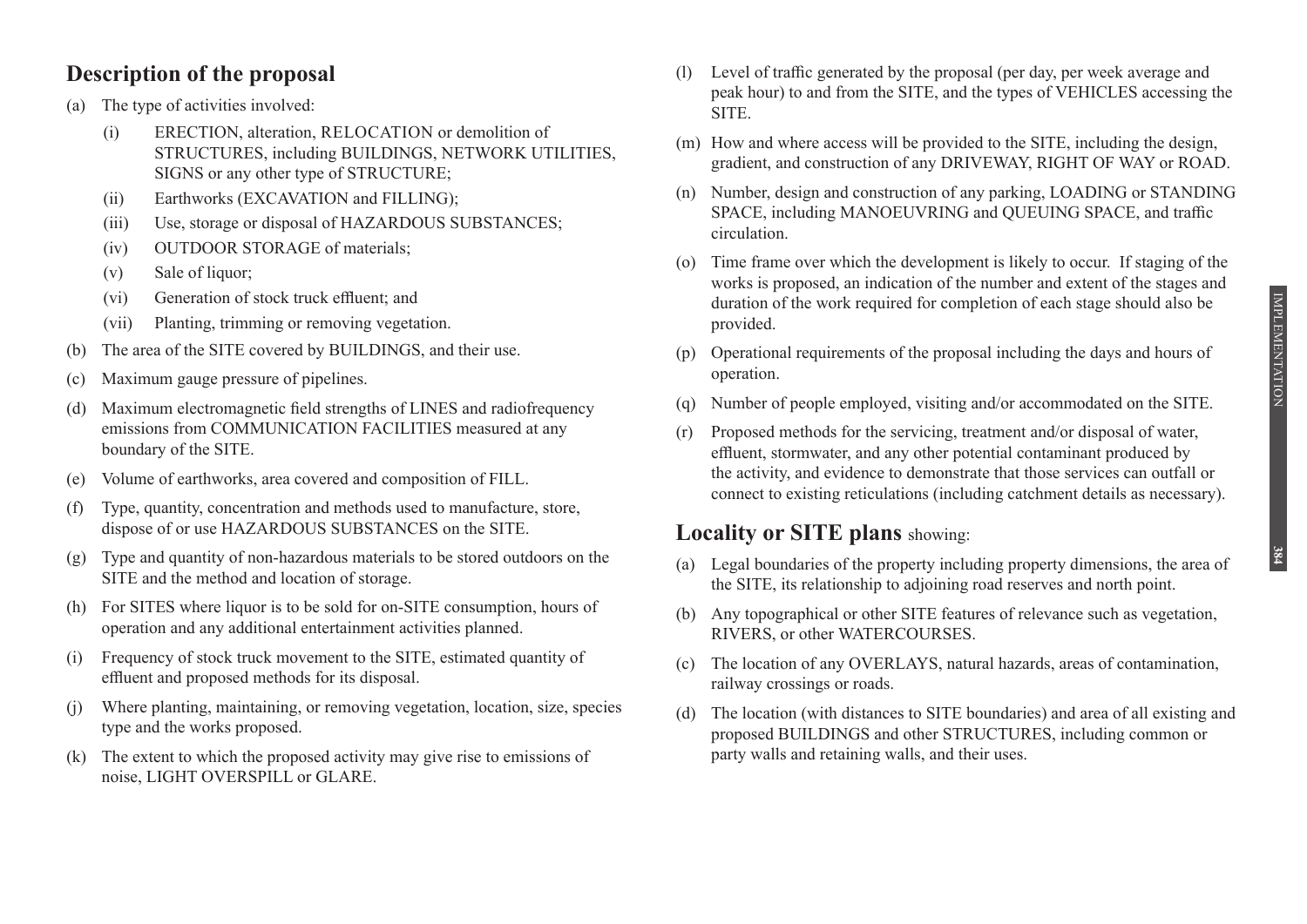**385**

- (e) The location of all other proposed uses of the SITE including earthworks, use of HAZARDOUS SUBSTANCES, OUTDOOR STORAGE of materials, or planting, trimming or removal of vegetation.
- (f) The existing and proposed location of parking and LOADING or STANDING SPACES, VEHICLE ACCESS POINTS, manoeuvring areas or QUEUING SPACES, road markings and proposed traffic circulation within the SITE.
- (g) The location, type and dimension of any existing landscaping and TREES (including the areas occupied by their driplines).

### **Construction plans** showing:

- (a) Dimensions for all STRUCTURES.
- Elevations of each BUILDING to an appropriate scale showing:
	- (i) external appearance of BUILDINGS including doors and windows;
	- (ii) BUILDING HEIGHT, and HEIGHT in relation to boundary, illustrating degree of compliance or non-compliance; and
	- (iii) original GROUND LEVELS along boundaries. Actual levels may be required with reference to a datum.
- (c) A floor plan of each BUILDING at an appropriate scale showing the intended use of each area.
- (d) Floor levels of all BUILDINGS expressed in terms of the datum used.
- (e) The formation widths and grades of proposed ROADS or other VEHICLE access including VEHICLE crossings and their surfacing, i.e. whether it is to be SEALED, metalled, etc.

## **Landscaping plans** (where landscaping is required) showing:

- (a) Location within the SITE and the dimensions of the areas to be landscaped and the relative location of any BUILDING, car park or access.
- (b) Location and type (identification by common and/or botanical name) of existing vegetation, including NOTABLE TREES, and whether these are to be retained.
- (c) Plant species to be used for landscaping including numbers, spacing, size at time of planting, and predicted HEIGHT and spread at maturity.
- (d) Identification of any areas to be grassed.
- (e) Any proposed changes in contour of the SITE for landscaping purposes.

Plans should be of an appropriate scale.

# **Additional information to be provided for subdivision consents**

# **Plan of subdivision**

In addition to the requirements of section 88 of the ACT, additional information needs to be supplied with an application for consent for subdivision. This takes the form of a plan of subdivision. The plan of subdivision should be drawn at an appropriate scale to clearly show all necessary details, and should include, in addition to the factors listed earlier, the following:

(a) All legal boundaries of the land included in the certificate of title to be subdivided including all property dimensions, the area of the SITE and north point.

Note: Where a property, by ownership, is comprised of more than one certificate of title the COUNCIL may require the extent of the other relevant certificates of title to be shown on the plan of subdivision in order to gain a full understanding of the subdivision proposal.

- (b) In the case of amalgamation, the boundaries and certificate of title for all ALLOTMENTS.
- (c) The number, area and dimensions of all new ALLOTMENTS, and the position of all new boundaries.

Note: Areas of new ALLOTMENTS are not required for cross-leases, company leases or unit plans.

(d) The location and areas of new reserves to be created, including any esplanade reserves to be set aside.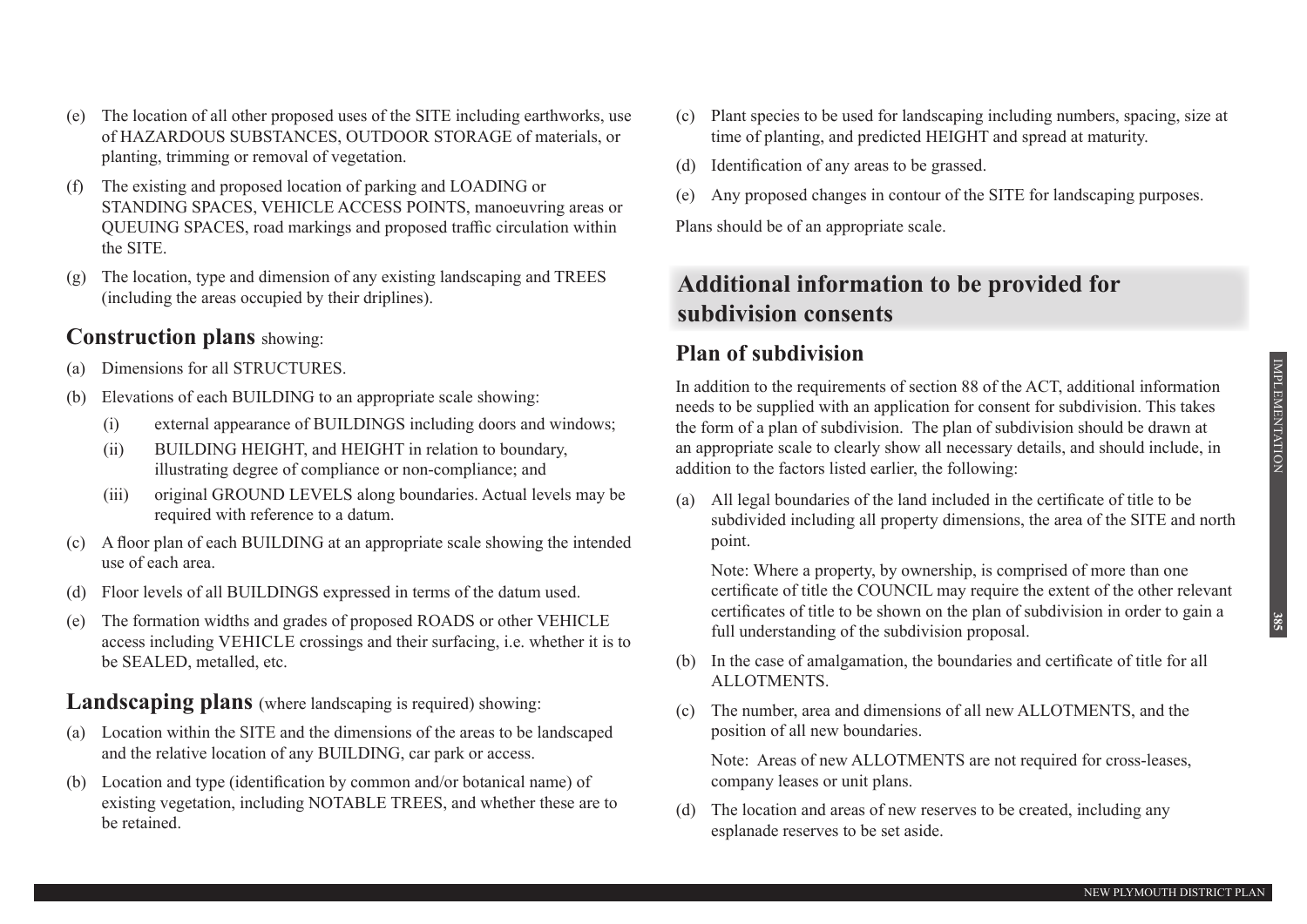- (e) The location and area of esplanade strips to be created.
- (f) The location and areas of any existing esplanade reserves, esplanade strips or access strips.
- (g) The location and areas of land below the Mean High Water Springs mark of the sea or of any part of the bed of a RIVER or lake which is to be vested in the Crown or local authority.
- (h) The location and areas of land to be set aside as new ROAD.
- (i) The position of any existing or proposed easement (including sewer, stormwater, RIGHTS OF WAY, etc) and the position of any existing services and proposed extensions and connections (including water supply, stormwater, sewerage, gas, electricity, COMMUNICATION FACILITIES and fire hydrants).
- For multiple residential units, a defined (exclusive use) area plan which shows the location and dimensions of the BUILDING platform, parking and common areas.
- (k) Existing and proposed contours and ground levels, in relation to the Department of Survey and Land Information Taranaki Datum 1970 or other described datum or reduced level.

## **Certificates of title**

In some circumstances certificates of title may contain information that is relevant to a resource consent application. COUNCIL officers may request that an applicant supply a copy of relevant certificates of title.

The COUNCIL may also require copies of documents of other matters affecting the title of the land to be subdivided. This may include copies of documents relating to any encumbrances, RIGHT OF WAYS, BUILDING line restrictions, covenants, easements, leases or BUILDING line restrictions imposed on the land.

Note: Certificates of title now replaced by Computer Freehold Registers.

### **Reclamation**

Where reclamation is proposed, information must be supplied in accordance with section 89(2) of the ACT to accurately show the area proposed to be reclaimed, including its size and location, and the portion of that area (if any) to be set apart as esplanade reserve. Reclamations may require a resource consent from Taranaki Regional Council under the Regional Coastal Plan for Taranaki (1997).

### **Assessment of effects on the environment**

#### **Purpose**

An assessment of any actual or potential effects that an activity may have on the environment is required as part of any resource consent application, and should cover those matters outlined in the Fourth Schedule to the ACT.

An assessment of environmental effects not only assists the COUNCIL as decision-maker, but can also serve to inform affected parties, such as neighbouring property owners, of a resource consent proposal.

#### **Scope**

Any assessment of effects supplied with an application should provide sufficient information for any person to understand the actual or potential effects (as defined in section 3 of the ACT) of the proposed activity on the environment, and the ways the applicant proposes to mitigate any adverse effects. The degree of detail in the assessment should correspond with the scale and significance of the actual or potential effects that the proposal may have on the environment.

Where the consent being sought is for a controlled activity, the assessment of effects need only address those matters over which the COUNCIL has retained control.

Where the consent being sought is for a discretionary activity over which the COUNCIL has restricted the right to exercise its discretion, the assessment of effects need only address those matters over which the COUNCIL has restricted its discretion.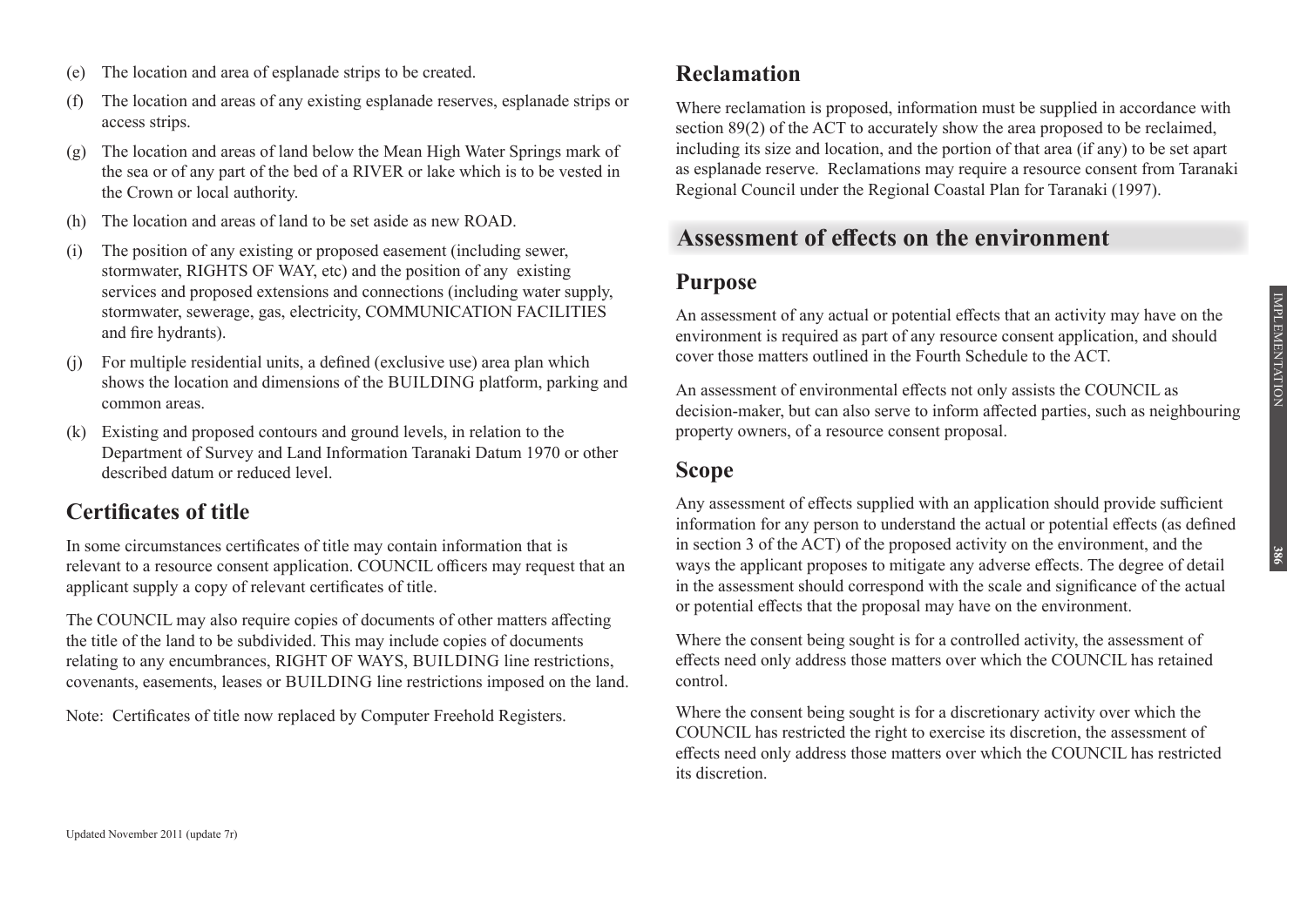**387**

For a resource consent application for a discretionary activity where the COUNCIL has not restricted its discretion, or for a non-complying activity, the assessment of effects should address all relevant matters relating to the actual or potential effects of the proposed activity on the environment. Such applications should also address any conditions, standards and terms in the plan that are unable to be met.

Applications for discretionary activities, whether restricted in discretion or not, and non-complying activities should be able to demonstrate compliance with the policies and objectives for the ENVIRONMENT AREA in which they are to be located.

### **Content**

- (a) Any effect on the amenity, health and safety of those in the neighbourhood and, where relevant, the wider community in terms of visual, spatial, noise, nuisance (consumption of liquor, shading, LIGHT OVERSPILL and GLARE, traffic generation or odour) or socio-economic effects or potential health effects.
- Any risk to the neighbourhood, the wider community, or the environment through the storage, use, disposal or transportation of HAZARDOUS SUBSTANCES or from hazardous installations.
- (c) Any effects on cultural or heritage values.
- (d) Any risk to the neighbourhood, the wider community, or the environment through natural hazards.

 Note: Where the land to be subdivided or developed is, or is likely to be, subject to material damage from natural hazards involving erosion, falling debris, subsidence, slippage or inundation from any source, the COUNCIL may require a geotechnical report to accompany the application. Such reports will need to be prepared by a suitably qualified person, and shall be provided by the APPLICANT at the APPLICANT'S expense.

(e) Any effect on natural values, including the natural character of coastal environment, wetlands, lakes and RIVERS and their margins; OUTSTANDING and REGIONALLY SIGNIFICANT LANDSCAPES; OUTSTANDING NATURAL FEATURES; SIGNIFICANT NATURAL AREAS and ecosystems, including effects on plants or animals and any physical disturbance of habitats in the vicinity.

- (f) Any effects on WAAHI TAPU or the cultural or spiritual values of significance to TANGATA WHENUA.
- $(g)$  Any effects on the safe and efficient functioning of the ROAD TRANSPORTATION NETWORK, or air traffic at New Plymouth Airport.
- (h) Any increased demands on the INFRASTRUCTURE and COMMUNITY FACILITIES of the New Plymouth District.
- (i) Any effect on natural and physical resources having aesthetic, recreational, scientific, historical, spiritual or cultural, or other special value for present or future generations.
- (j) Any discharge of contaminants into the environment (including any unreasonable emission of noise) and options for the treatment and disposal of contaminants.

# **Consultation undertaken**

Consultation with other parties may be required if relevant to the application. Parties that may need to be consulted include the following:

- The owner(s) and occupier(s) of the land on which the proposed activity is to be located.
- Persons likely to be directly affected by the proposed activity, such as adjoining property owners and occupiers.
- Relevant IWI or HAPU.
- Taranaki Regional Council.
- The Department of Conservation.
- Heritage New Zealand Pouhere Taonga.
- Transit New Zealand.
- Requiring authorities.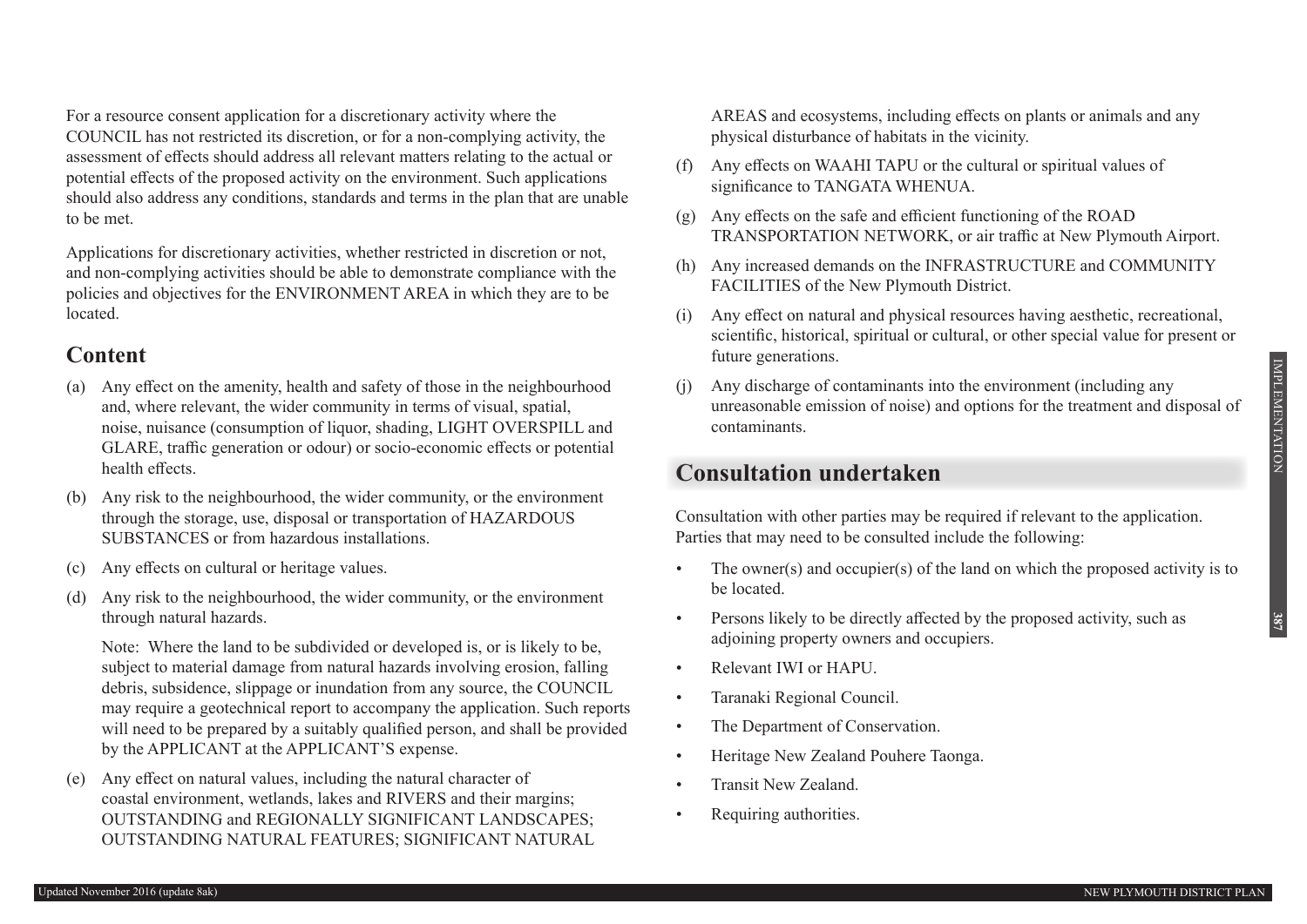- Transpower New Zealand Limited (if it is proposed to erect a HABITABLE BUILDING within 20m of a high voltage transmission LINE).
- Other authorities or organisations (e.g. Royal Forest and Bird Protection Society, Civil Aviation Authority, etc).

The application should state who consultation has been undertaken with, the level of consultation, the response, and any ways the results of the consultation have been incorporated into the proposal.

# **Mitigation measures proposed**

(a) A description of the mitigation measures (including safeguards and contingency plans where relevant) proposed to prevent or reduce any of the identified actual or potential adverse effects of the activity on the environment.

 For example:

- Landscaping.
- Materials.
- Location/construction of development.
- Timing of events/hours of operation/management.
- Soundproofing.
- Setbacks.
- Screening through fencing.
- • Types of activities undertaken, e.g. karaoke.
- (b) Where it is likely that an activity will result in any significant adverse effects on the environment, a description of any possible alternative locations or methods for undertaking the activity.
- (c) Where the scale or significance of the effects of the activity are such that monitoring is required, a description of how the effects will be monitored and by whom.

# **Request for further information**

The ACT requires the COUNCIL, as a consent authority, to be satisfied as to the effects that any proposal may have on the environment.

Where an application for consent does not, in the COUNCIL'S view, contain sufficient information the COUNCIL may ask for additional details under section 92 of the ACT. This provision enables the COUNCIL to be satisfied that it has a full and accurate understanding of an application and the likely actual and potential effects a proposal may have on the environment.

The circumstances under which the COUNCIL may request further information to be provided are:

- (a) The prescribed application forms have not been accurately, fully or legibly completed.
- (b) A full and accurate description of the proposal and its location has not been provided.
- (c) The application does not specify, or inaccurately specifies, other consents that may be needed to undertake the activity.
- (d) The assessment of effects is not sufficient to gain a full understanding of, or is inaccurate as to, the effects the proposal will have on the environment.
- (e) The assessment of effects does not provide sufficient information with regard to the measures that are to be undertaken to avoid, remedy or mitigate any effects on the environment that the proposal is likely to give rise to.
- (f) An application, or an assessment of effects, does not include information or does not sufficiently address those matters in the plan over which the COUNCIL has reserved its control or discretion, or which are included in assessment criteria to be referred to by the COUNCIL in the consideration of a consent.
- (g) Where, in the COUNCIL'S view, there are persons interested in or affected by the proposal who have not been consulted.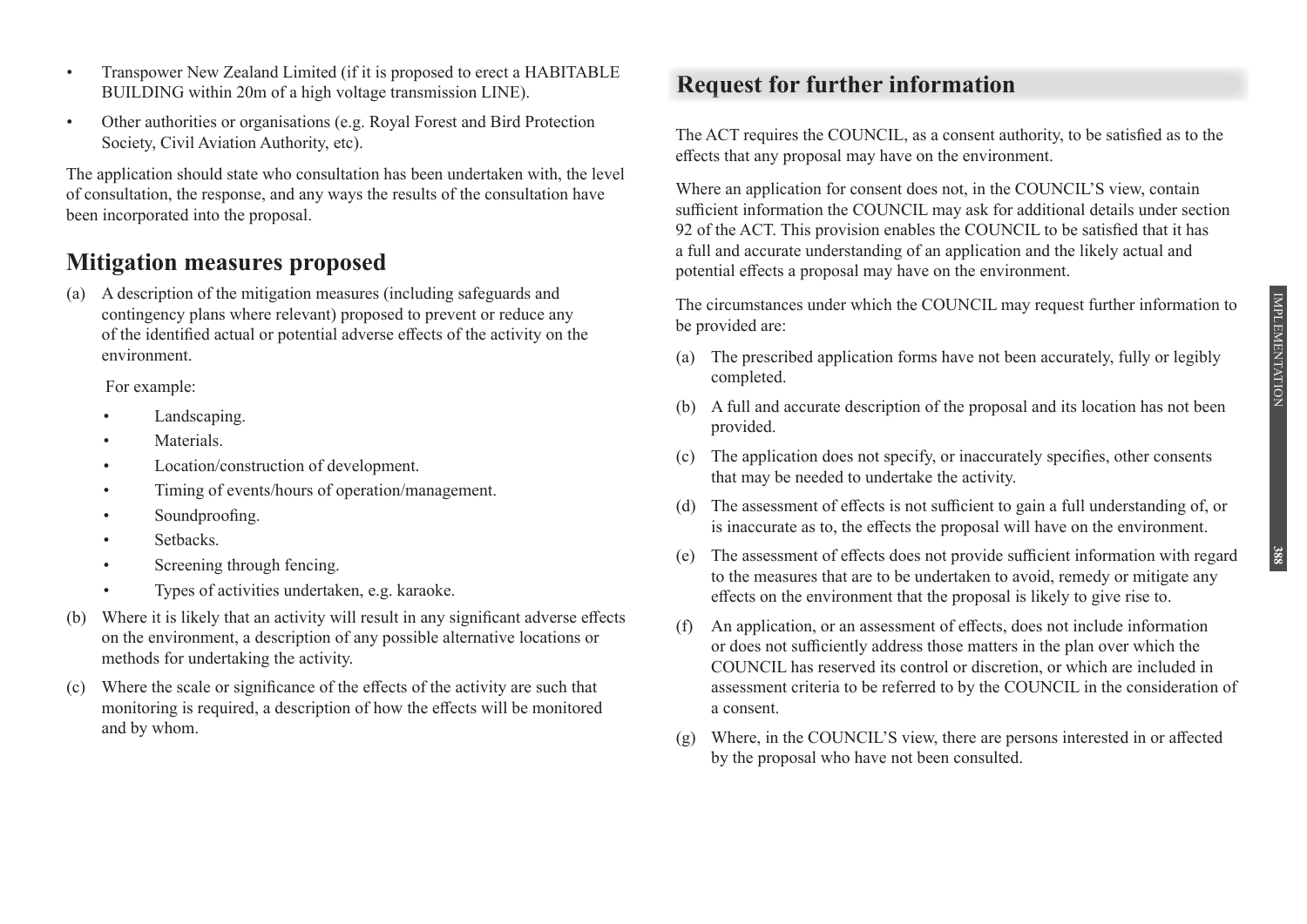- (h) The assessment of effects does not provide sufficient information with regard to the timing for implementation of the proposal.
- (i) There is uncertainty regarding the need for or purpose of the consent.
- (j) There are reasonable grounds to suggest there are possible alternative locations and/or methods for undertaking the activity that may be feasible and would have less adverse effects on the environment.
- (k) A report is required to be commissioned to fully assess the effects of a proposal on the environment or to audit any information provided by an APPLICANT.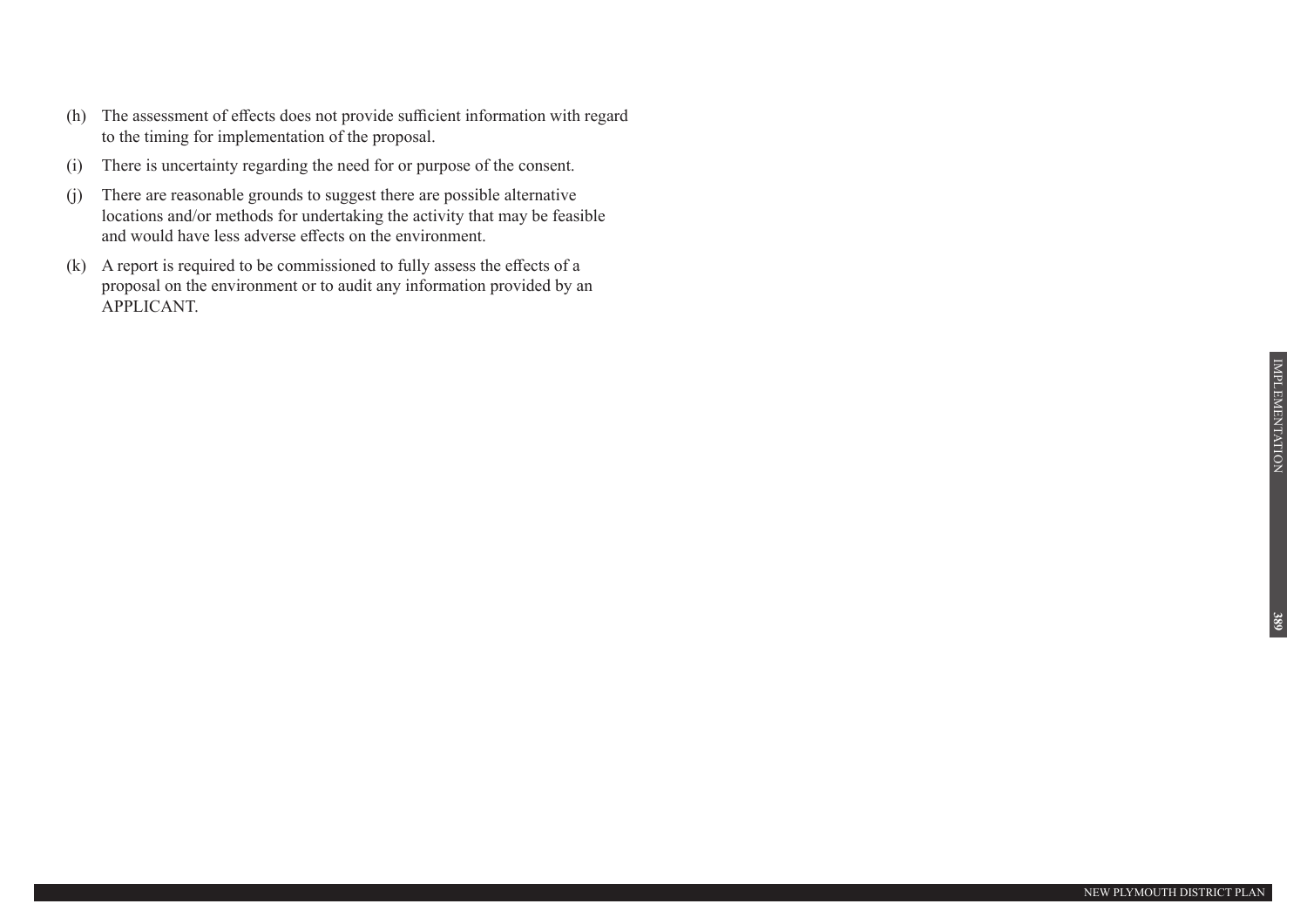# **HOW A RESOURCE CONSENT IS PROCESSED** districtPLAN

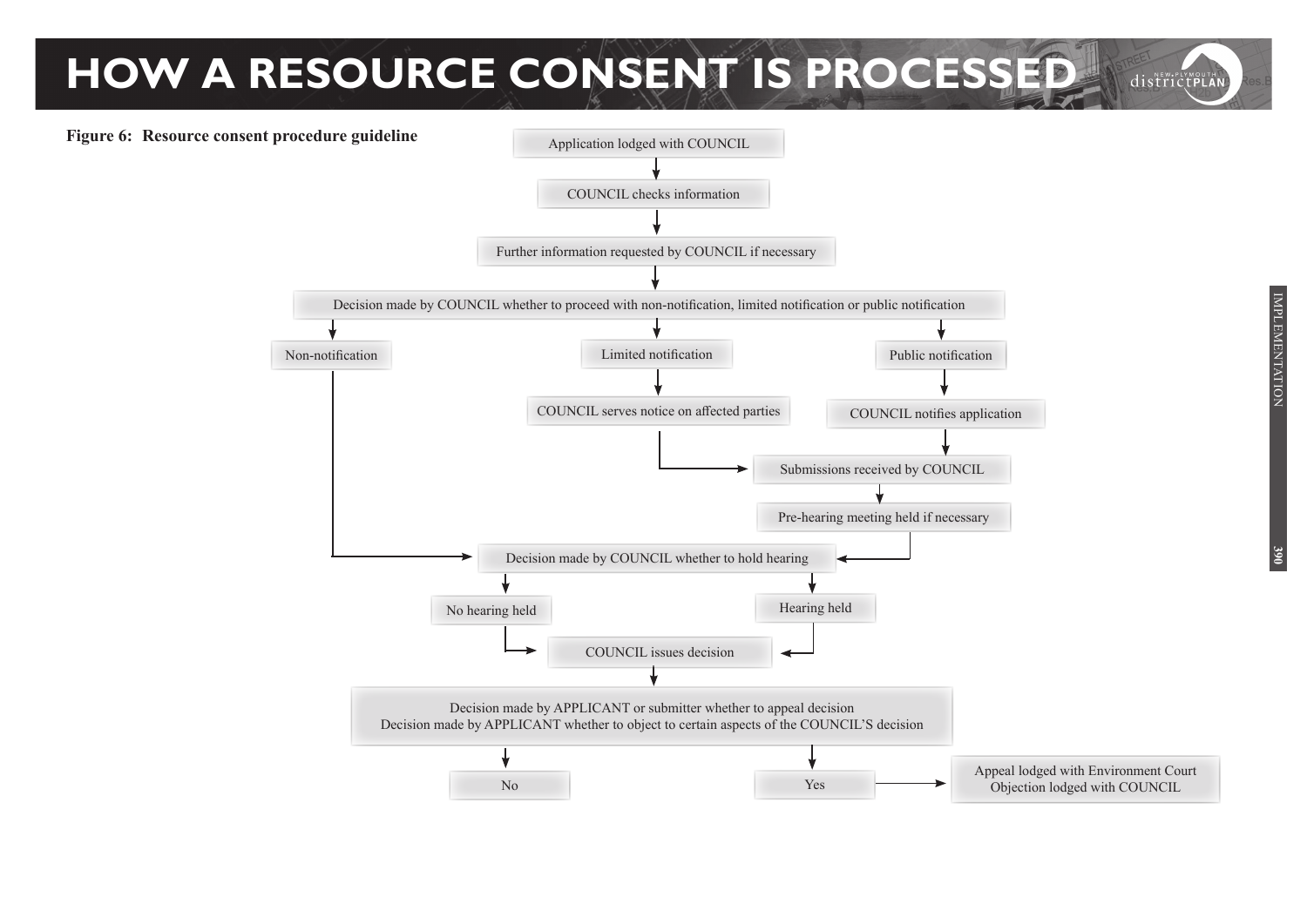# **NOTIFICATION OF APPLICATIONS**

Sections 93 and 94 of the ACT provide for the COUNCIL to determine the circumstances under which applications for consent may be notified or when they may not be required to be notified.

# **Notification and non-notification of applications**

For the purposes of this plan the following will apply:

# **LAND USE CONSENTS**

#### **Controlled activities**

Controlled activities need not be publicly notified, and written approval from affected persons will not be required.

#### **Discretionary activities**

Applications will not be notified where:

- The activity is not located in an OVERLAY; and
- Written approval from affected persons is provided; and
- The effects of the activity are minor.

#### **Non-complying**

Applications for non-complying activities will generally be notified.

# **SUBDIVISION CONSENTS**

#### **Controlled activities**

Controlled activities need not be publicly notified, and written consents will not be required.

#### **Discretionary activities**

Applications will not be notified if the written consents of affected persons are submitted and the effects on the environment will be minor.

#### **Non-complying**

Applications for non-complying activities will generally be notified.

Notwithstanding the above, under section 94C of the ACT, the COUNCIL retains the ability to notify any application.

# **Notification and non-notification requirements**

The ACT presumes that an application must be notified unless the application comes within the terms of sections 93 and 94 of the ACT. It should be noted that the COUNCIL reserves the right where special circumstances exist to notify an application even though this plan states that an application need not be notified. The COUNCIL still retains the ability under section 94 of the ACT to treat an application as non-notified. In applying the exceptions of the ACT, the COUNCIL will take into account:

# **Written approvals of adversely affected persons**

In determining those persons that may be adversely affected by the granting of a resource consent, the COUNCIL will consider the plan's objectives and policies and reasons for the rules, and (where appropriate) the effect on:

- (a) Those persons living in residential properties adjacent to or near the application SITE.
- (b) Those persons who own, occupy or lease land that is adjacent or near to any application and whose use of that land/resource could be detrimentally affected by the application.

IMPLEMENTATION

**IMPLEMENTATION** 

districtPLA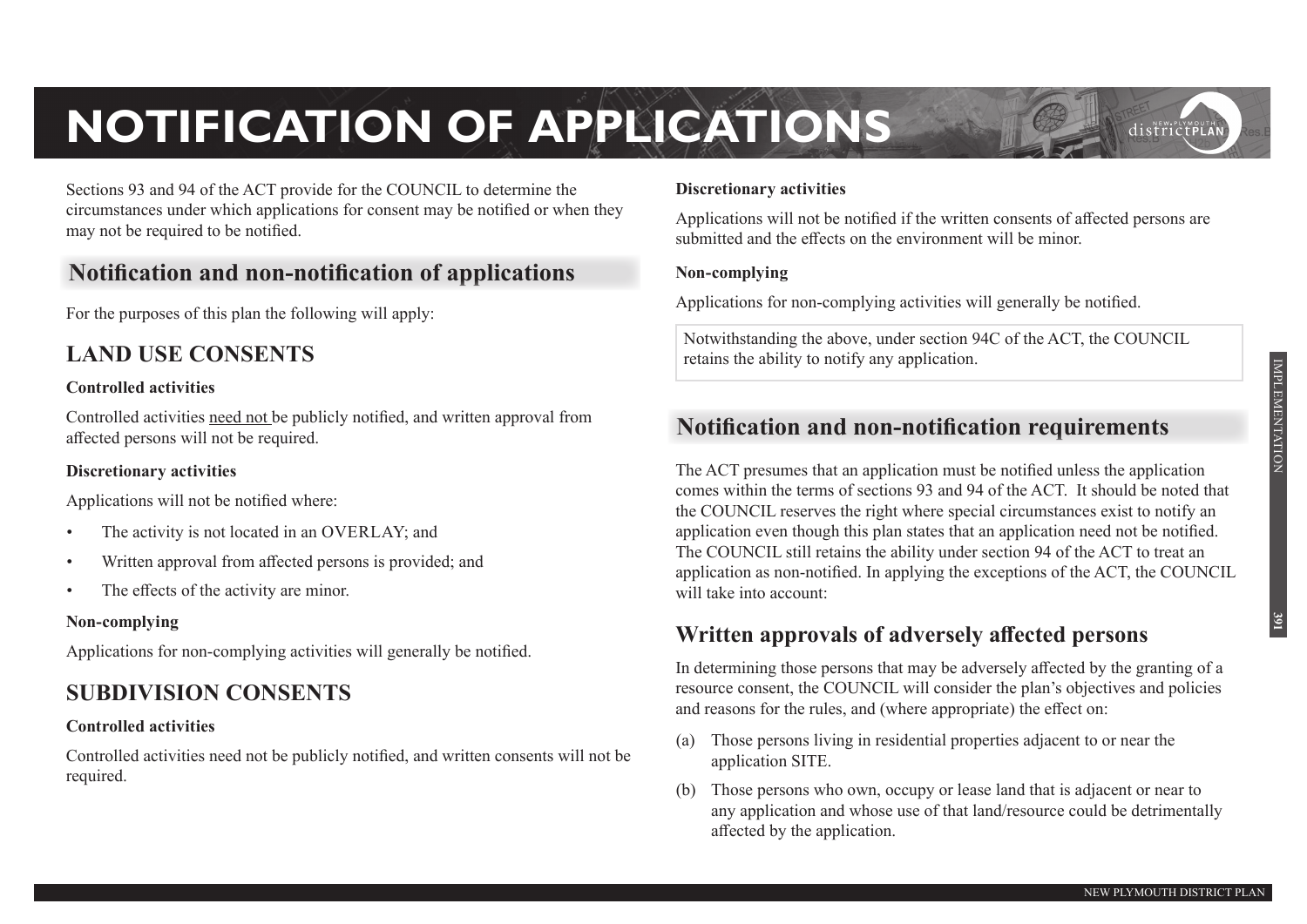- (e) Any adjacent regional council or territorial authority.
- (f) Any Minister of the Crown with statutory responsibilities in respect of the application SITE or any adjacent area.
- (g) Any other person the COUNCIL considers relevant in the circumstances.

It should be noted that where the application is for a discretionary land use consent, the COUNCIL has restricted the exercise of its discretion. Therefore, in determining who may be adversely affected by a proposal, the COUNCIL will only consider who may be adversely affected by those parameters where the activity falls into the discretionary column. Where the activity meets the conditions for a permitted activity or the standards and terms for a controlled activity, the COUNCIL will not take those parameters into account.

# **Adverse effects on the environment**

In determining whether there is more than a minor adverse effect on the environment from the granting of a resource consent, the COUNCIL will consider the plan's objectives, policies and reasons for the rules and (where appropriate):

- (a) The degree of any non-compliance with any rule in the plan and the environmental outcome sought by that rule.
- (b) The cumulative nature of any effect over time or in combination with other effects.
- (c) The frequency of any effect.
- (d) The duration of any effect.
- (e) The timing of any effect.
- (f) The sensitivity of the environment and surrounding uses to that effect.
- $(g)$  Any other aspect of the effect considered relevant in a particular circumstance.

# **Particular points to note are:**

- (a) It is essential to provide sufficient information with the resource consent application.
- (b) If an application does not provide sufficient information the COUNCIL may, within 5 working days after the application was first lodged, determine that the application is incomplete and return the application, with written reasons for the determination, to the APPLICANT.
- (c) There are fees for all resource consent applications.
- (d) The COUNCIL is obliged under the Resource Management Act 1991 to:
	- $(i)$  process non-notified applications within 20 working days;
	- (ii) process notified applications to the hearing stage in 55 working days (There are provisions within the ACT to allow the extension of any time limits specified. The COUNCIL does however have a duty to avoid unreasonable delays).
- (e) Any additional information that is requested for an application will suspend the applicable time frames.
- (f) Any APPLICANT dissatisfied with a decision can lodge an objection to the COUNCIL in accordance with section 357 of the ACT.
- (g) Decisions of the COUNCIL can be appealed to the Environment Court.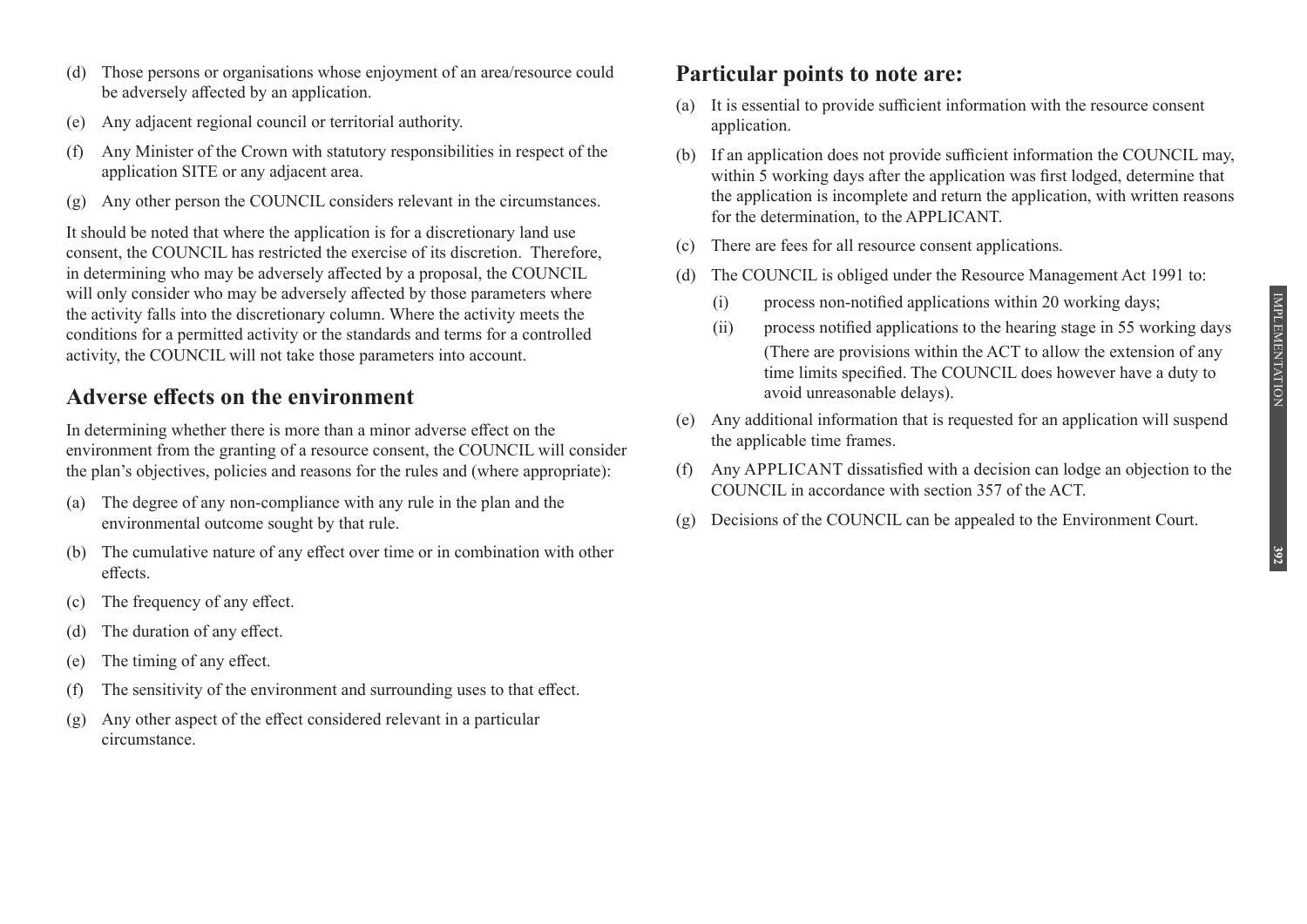# **CONSULTATION - GOOD PRACTICE**

Consultation does not necessarily involve negotiation towards an agreement; it does however involve meaningful discussion. Implicit in the concept is a requirement that the party consulted will be adequately informed so as to be able to make intelligent and useful responses. It is also implicit that the party obliged to consult must keep its mind open and be ready to change and even start afresh.

The consultation process is to provide:

- Information to affected parties and the wider community on the nature, scale and possible areas/activities affected by the proposed activity.
- • Opportunities for affected parties/community to discuss possible effects and proposed mitigation with the COUNCIL and/or applicant.
- An appropriate forum and time frame for the wider community to express its views.
- Feedback from the consultation process so that the project can be modified as far as practical to address concerns raised.

The common elements for 'Good Practice' in the consultation process can be summarised  $as^{21}$ .

- Communicate effectively, be prepared to listen and participate.
- Have a clear purpose, but remain open minded.
- Involve people early.
- Involve everyone who needs to be involved.
- Meet information requirements.
- Use a process and timing that meets the needs of the task and those involved.
- Be prepared to change a stance or position at any point in the process.
- Have a clear completion to your process and evaluate it for next time.

# **General Consultation with TANGATA WHENUA**

It is the practice of planning staff to encourage the APPLICANT to consult directly with TANGATA WHENUA where the COUNCIL has obtained the prior agreement of the relevant IWI or HAPU. APPLICANTS are advised as to which IWI/HAPU should be consulted and given contact details of the relevant IWI or HAPU. Where the APPLICANT does not wish to undertake consultation, the staff will carry this out in accord with the COUNCIL'S obligation under the ACT.

Starting from the position that APPLICANTS will undertake their own consultation the following consultation model is suggested:

 $\overline{a}$ 

districtPLA

<sup>21</sup> Rush, Michelle (March 1997). Adapted from: NZPI Conference Workshop Notes: Effective Rural Participation in Resource Management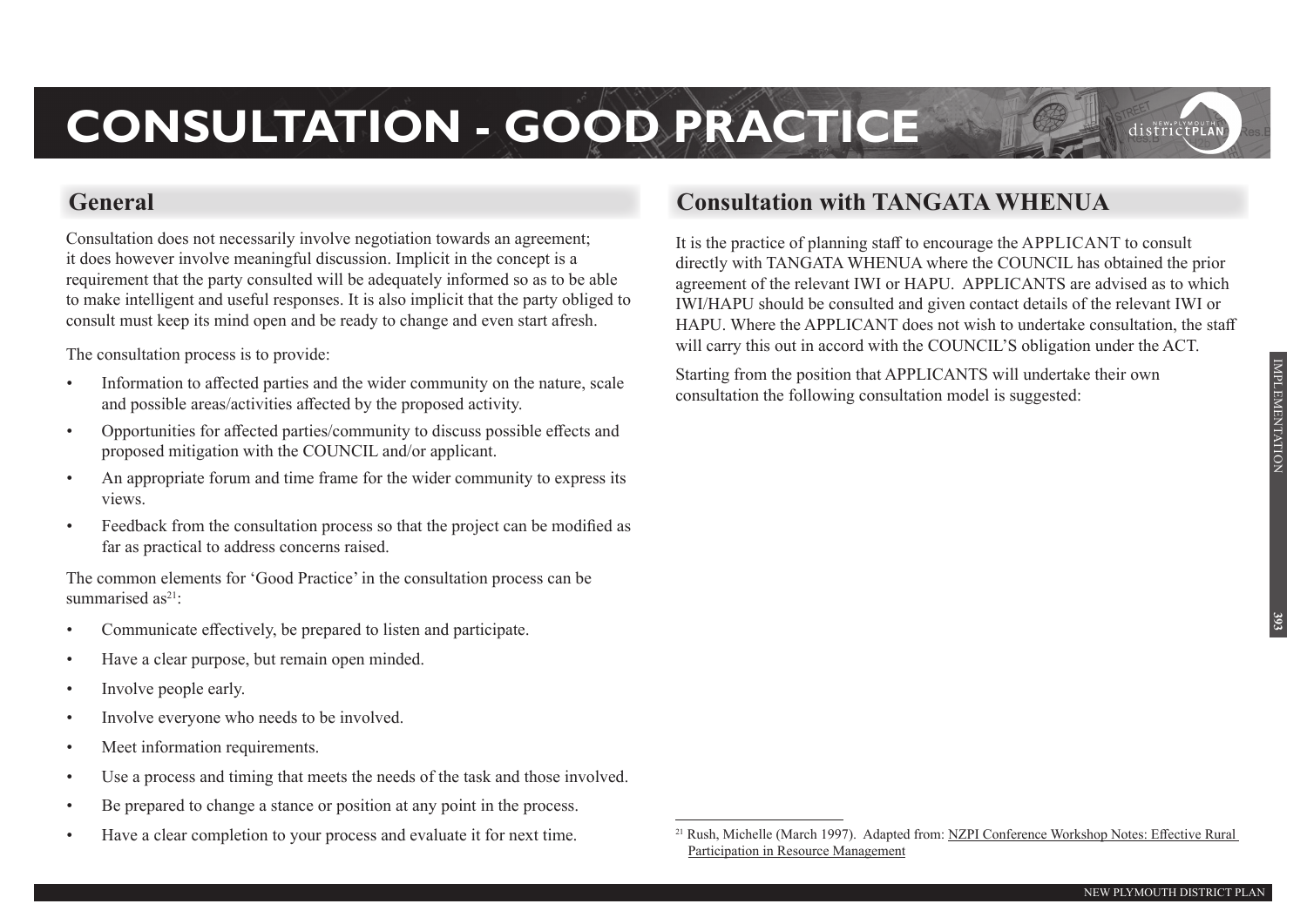# **Consultation process model**

| <b>Step</b>    | <b>Action</b>                                                                                                                                                                                                                                                                                                                          | <b>Explanation</b>                                                                                                                                                                                       |
|----------------|----------------------------------------------------------------------------------------------------------------------------------------------------------------------------------------------------------------------------------------------------------------------------------------------------------------------------------------|----------------------------------------------------------------------------------------------------------------------------------------------------------------------------------------------------------|
|                | APPLICANT consults directly with TANGATA WHENUA group where<br>the prior agreement of the relevant IWI or HAPU has been obtained by the<br>COUNCIL.                                                                                                                                                                                    | Allow sufficient time.<br>$\bullet$<br>Provide sufficient information.<br>$\bullet$<br>Genuine consideration.<br>$\bullet$                                                                               |
| $\overline{2}$ | APPLICANT prepares Assessment of Environmental Effects (AEE).                                                                                                                                                                                                                                                                          | APPLICANT to include the following information:<br>IWI/HAPU consulted.<br>$\bullet$<br>Views of IWI/HAPU to proposal.<br>$\bullet$<br>APPLICANT'S response to IWI/HAPU views.                            |
| $\mathfrak{Z}$ | APPLICANT verifies AEE with IWI/HAPU.                                                                                                                                                                                                                                                                                                  | This step could be considered optional. However it would be good practice for<br>APPLICANT to provide a copy of AEE to IWI/HAPU and confirm that the<br>assessment is a fair reflection of consultation. |
| 4              | Resource consent application lodged with the COUNCIL.                                                                                                                                                                                                                                                                                  |                                                                                                                                                                                                          |
| 5              | The COUNCIL verifies AEE.                                                                                                                                                                                                                                                                                                              | Planning staff will contact/meet with IWI/HAPU to verify information in AEE.                                                                                                                             |
| 6              | Application processed.                                                                                                                                                                                                                                                                                                                 | Application is processed if the COUNCIL staff are satisfied that IWI/HAPU<br>views have been adequately recognised and provided for.                                                                     |
|                | If the COUNCIL staff are not satisfied that IWI/HAPU views have been<br>adequately taken into account the APPLICANT has two options:<br>To consult further with IWI/HAPU; or<br>$\left( 1\right)$<br>The COUNCIL staff will consult direct with IWI/HAPU and, where<br>(11)<br>appropriate, involve APPLICANT in consultation process. |                                                                                                                                                                                                          |

Note: If from the outset the APPLICANT and/or the IWI do not want to undertake consultation then planning staff will undertake this as per Step 7 (ii) above.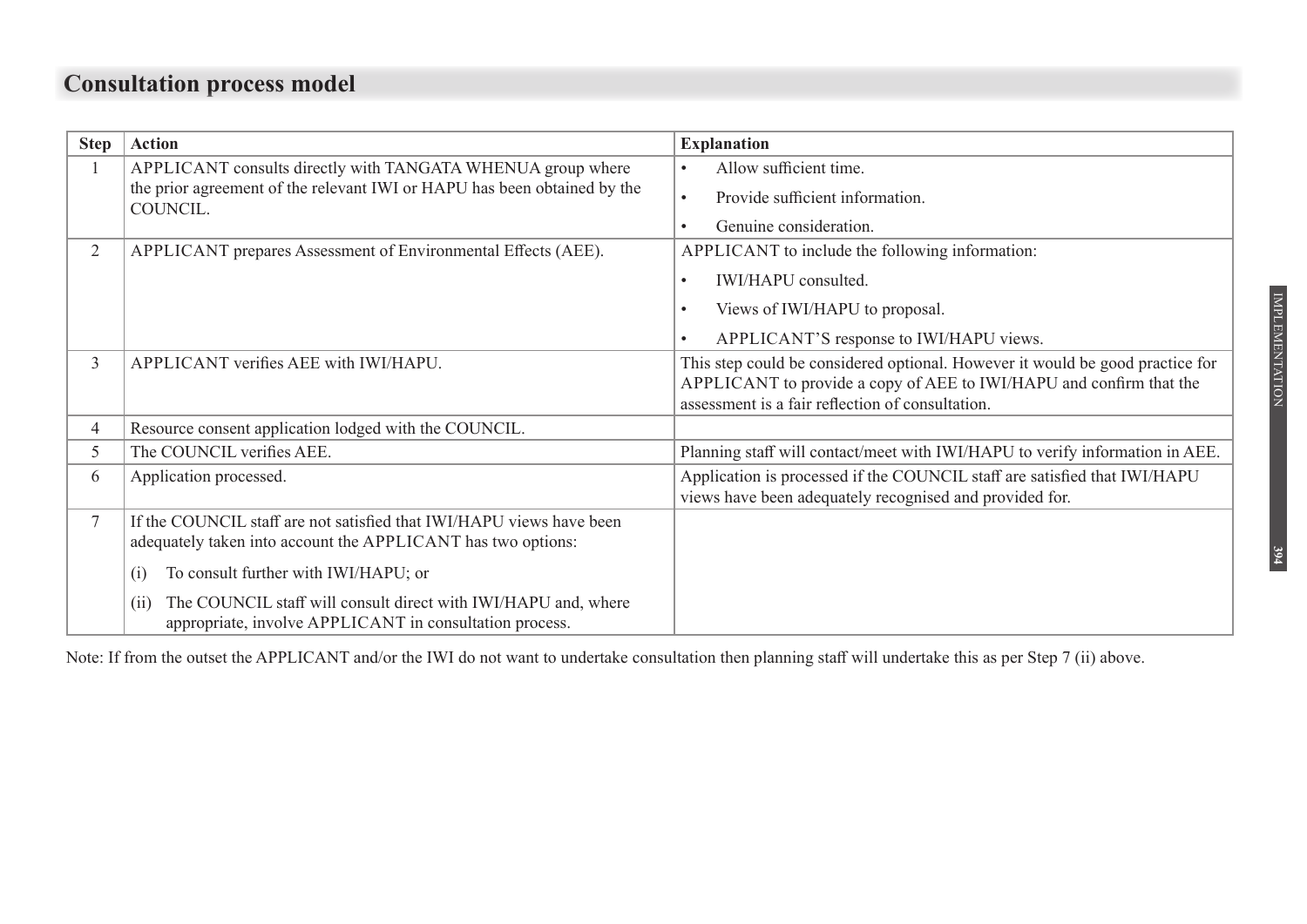# **DESIGNATIONS**

# **Background**

Any Minister of the Crown or a local authority with financial responsibility for a public work, or a NETWORK UTILITY operator that has been approved as a requiring authority under section 167 of the ACT, may require land to be designated within the District Plan.

The majority of designations incorporated in the District Plan have been "carried forward" under Clause 4 of the First Schedule of the ACT in an unmodified form from the previous designations in the Transitional District Plan, as provided for in section 184 of the ACT. In addition there are a small number of completely new designations. Designations incorporated into this plan that have not been given effect to will lapse after five years from the date the District Plan becomes operative.

Each designation has been allocated a specific code and number, for example C23. The code represents (C) for Ministers of the Crown, (L) for local authority and (N) for NETWORK UTILITY Operators. All of the designations are contained within a schedule (Appendix 4) and they are also shown on the relevant planning maps.

The following list includes the requiring authorities as defined or approved under Section 166 of the ACT that have requested designations for this District Plan.

#### **Ministers of the Crown**

- Department of Corrections.
- Department for Courts.
- Minister of Defence.
- Minister of Education.
- Minister of Police.
- Maori Land Court.

#### **Local Authorities**

- New Plymouth District Council.
- Taranaki Regional Council.

#### **NETWORK UTILITY Operators**

- Broadcast Communications Ltd.
- Metrological Services of New Zealand Ltd.
- Natural Gas Corporation of New Zealand.
- Powerco Ltd.
- Radio New Zealand Ltd.
- The Radio Network Ltd.
- Telecom New Zealand Ltd.
- Transpower New Zealand Ltd.
- Transit New Zealand.
- Toll Rail

# **Effect of a designation**

Under section 176 of the ACT, where a designation is included in the District Plan, the requiring authority responsible for the designation may do anything in accordance with the purpose of the designation. Within this plan the general purpose of each designation is set out in the designations schedule (refer to Volume II, Appendix 4).

The ACT states that *"No person may, without the prior written consent of that requiring authority, do anything in relation to the land that is subject to the designation that would prevent or hinder a public work or project or work to which the designation relates including:*

districtPLA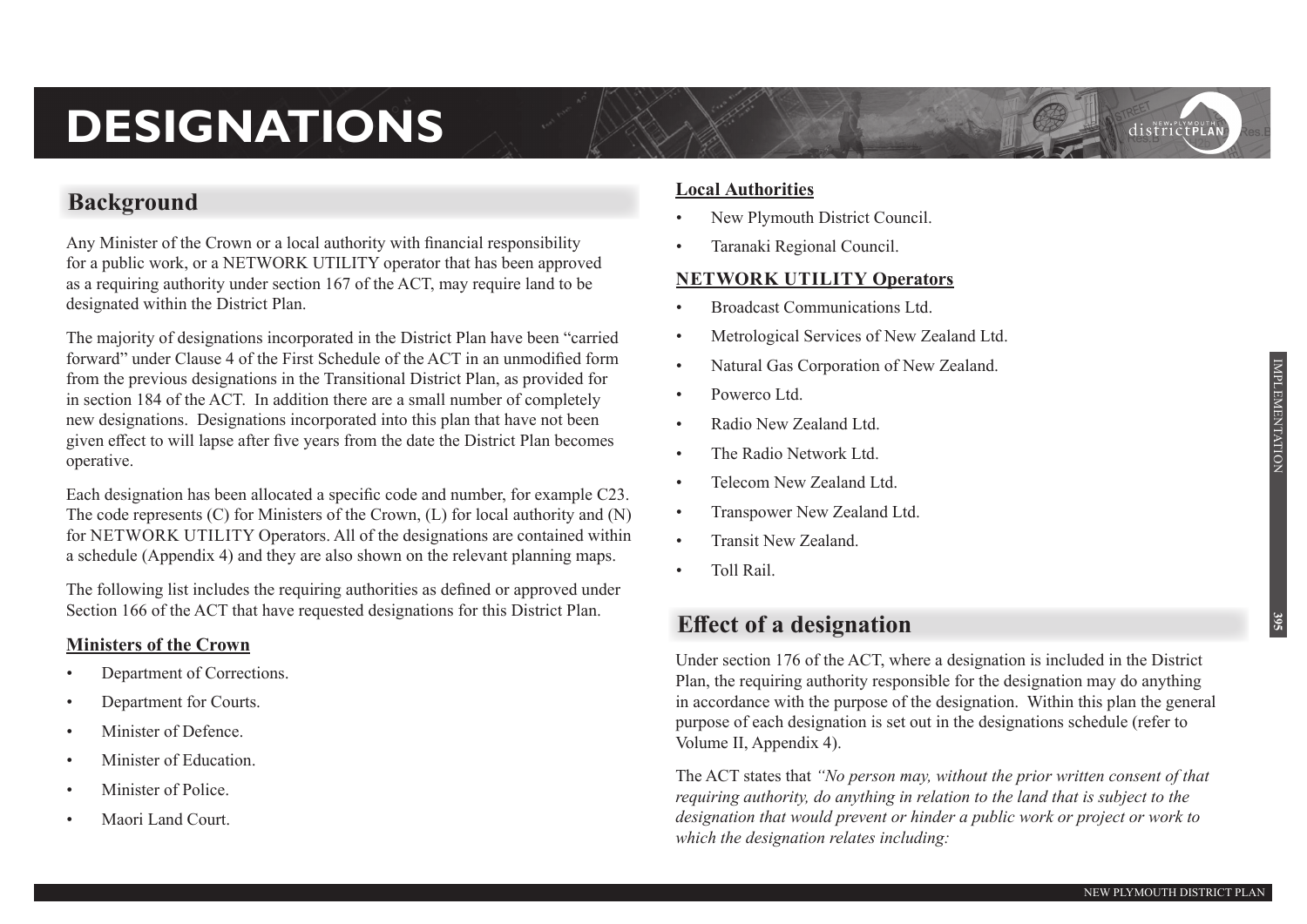- *(i) Undertaking any use of the land described in section 9(4); and*
- *(ii) Subdividing the land; and*
- *(iii) Changing the character, intensity, or scale of the use of the land—*

The zoning of land that is designated is indicated by the underlying ENVIRONMENT AREA. Where a proposed activity on designated land is not in accordance with the designated purpose it will be assessed in accordance with the relevant rules for the underlying ENVIRONMENT AREA.

# **Outline plans**

Section 176A of the ACT requires a requiring authority to submit an outline plan of the public work, project, or work to be undertaken on designated land to the COUNCIL. The purpose of an outline plan is to provide greater flexibility to requiring authorities and to ensure adequate environmental protection. An outline plan enables the COUNCIL to assess the effects of the proposed works and to seek changes before the proposed work is commenced if it considers that the works will result in adverse effects on the environment.

Section 176A states the matters that an outline plan must include:

- *"(3)(a) The height, shape, and bulk of the public work, project, or work; and*
	- *(b) The location on the site of the public work, project, or work; and*
	- *(c) The likely finished contour of the site; and*
	- *(d) The vehicular access, circulation, and the provision for parking; and*
	- *(e) The landscaping proposed; and*
	- *(f) Any other matters to avoid, remedy, or mitigate any adverse effects on the environment."*

An outline plan shall be in sufficient detail to enable the COUNCIL, by reference to the provisions of the District Plan, to ascertain the likely effects of the work or project and whether any change is required to avoid, remedy or mitigate adverse effects on the environment.

# **Circumstances under which an outline plan is not required**

Section 176A of the Act provides criteria for the circumstances under which an outline plan need not be submitted:

- *"(2)(a) The proposed public work, project, or work has been otherwise approved under this Act; or*
	- *(b) The details of the proposed public work, project, or work, as referred to in subsection (3), are incorporated into the designation; or*
	- *(c) The territorial authority waives the requirement for an outline plan."*

This means that if the proposed public work, project or work:

- Has been approved by a resource consent, or
- Is an emergency work undertaken in accordance with section 330 of the ACT, or
- Is an activity permitted under existing use rights in accordance with section 10 of the ACT, or
- Is a permitted activity under the plan, or
- The details of the proposal (such HEIGHT, shape, bulk, location, finished contour of the site, vehicular access, circulation, and the provision for parking and the landscaping proposed) are incorporated into the designation

then there is no requirement for an outline plan.

It should be noted that, while the general purpose of each designation is stated in the designations schedule in this plan, it is the COUNCIL'S view that the information relating to the majority of the scheduled designations are without the necessary detail to satisfy the requirements of section 176A (2)(b).

In regards to section  $176A(2)(c)$ , the COUNCIL will waive the requirement for an outline plan where it is satisfied that the proposed works are minor in nature and that no adverse effects on the environment will result. In determining whether the proposed works are minor and that no adverse effects will result, sufficient information will need to be supplied to the COUNCIL to enable an environmental assessment to be undertaken.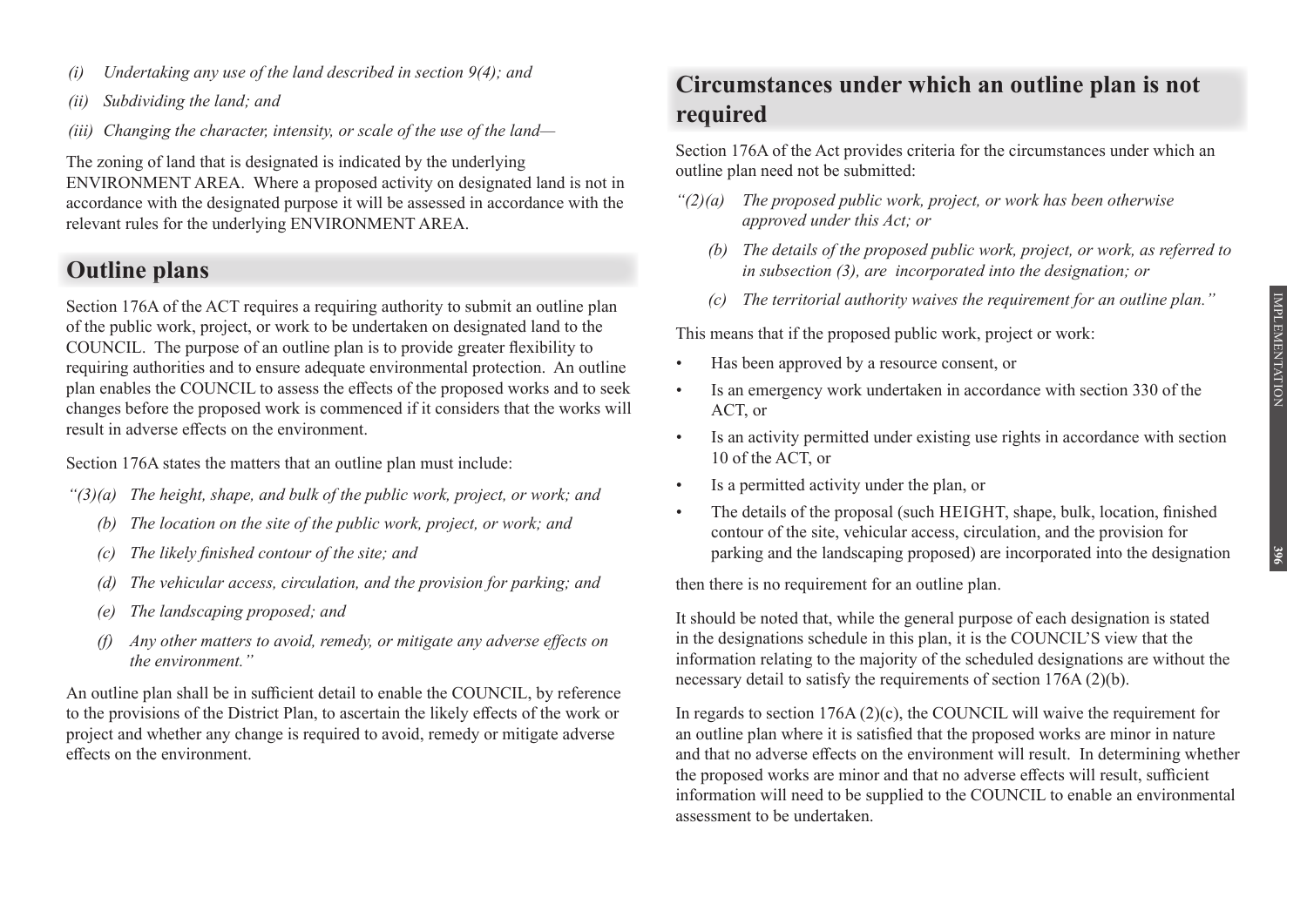districtpla

# **CROSS BOUNDARY PROCESSES**

# **Introduction**

Section 75 (2) (f) of the ACT requires the District Plan to state the processes the COUNCIL will use to deal with issues that cross territorial boundaries.

The New Plymouth District has four neighbouring territorial local authorities. These are the Waitomo District, Ruapehu District, Stratford District and South Taranaki district. In addition the New Plymouth District lies within the administrative boundaries of Taranaki Regional Council.

# **Issues**

The issues that could affect, or otherwise involve the neighbouring district and regional authorities can be considered under three broad headings, namely;

(1) Issues arising from the consistency of the management strategy proposed in this plan with the resource management plans of the neighbouring district and regional councils.

 An example could be the differences of approach to the promotion of the sustainable management of INDIGENOUS VEGETATION.

(2) Issues arising from the implementation of this plan.

 Examples include the degree of consistency of the resource management approach by authorities in dealing with the effects of activities (such as noise) that go beyond territorial boundaries or where an application for consent straddles a common territorial boundary (such as linear NETWORK UTILITIES).

(3) Issues arising from the differing functions and responsibilities of the COUNCIL and Taranaki Regional Council, and the need to clarify or transfer these where circumstances require.

# **Processes**

The processes to be used to deal with cross boundary issues efficiently and effectively are founded on good communication between the respective authorities.

The processes that the COUNCIL will use to resolve any issues that cross territorial boundaries include:

- (a) With reference to section 75 (4) of the ACT, having regard to the need for this plan (and any changes or review) to not be inconsistent with the regional policy statement and any regional plans.
- (b) To consult with the regional council and neighbouring territorial authorities, as appropriate, when any changes to, or a review of, this plan is undertaken.
- (c) To maintain an ongoing dialogue with the regional council and neighbouring territorial authorities to help ensure the ongoing development of the efficient and effective and integrated management of resource management issues at a district and regional level.
- (d) Making submissions, where appropriate, in respect of resource management documents prepared by the regional council and neighbouring territorial authorities.
- (e) Liaising with the neighbouring district councils where the effects of activities cross territorial boundaries with a view to determining and agreeing as to the most appropriate methods, under the circumstances, to manage and achieve successful integrated resource management outcomes.
- (f) To seek to determine, at the time a resource consent application is lodged with the COUNCIL, whether an APPLICANT is required to seek any other resource consent for the proposal.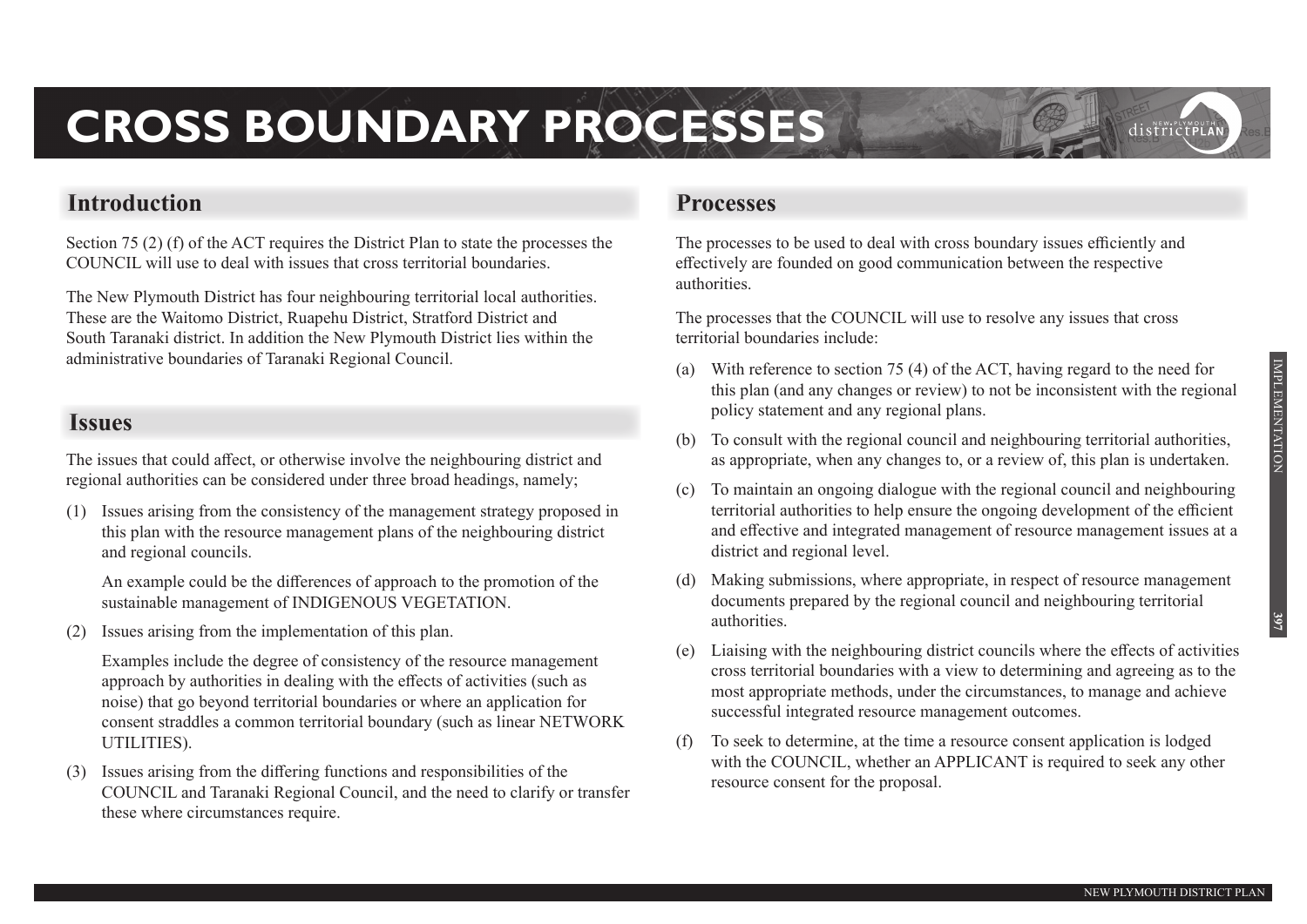- (g) To encourage APPLICANTS, where activities might have effects beyond the boundaries of the district, or which might give rise to effects that are not within the COUNCIL'S resource management functions, to consult with the affected district or regional council.
- (h) To inform and consult with neighbouring territorial authorities or the regional council in respect of those consent applications where it is considered that an actual or potential cross boundary effect may occur.
- (i) To initiate and participate in joint hearings with the regional council and other neighbouring territorial authorities where appropriate.
- $(i)$  To continue to identify, in conjunction with the regional council, opportunities for the transfer of functions between the two authorities where the particular circumstances indicate that a transfer of functions would result in more efficient, effective and integrated resource management.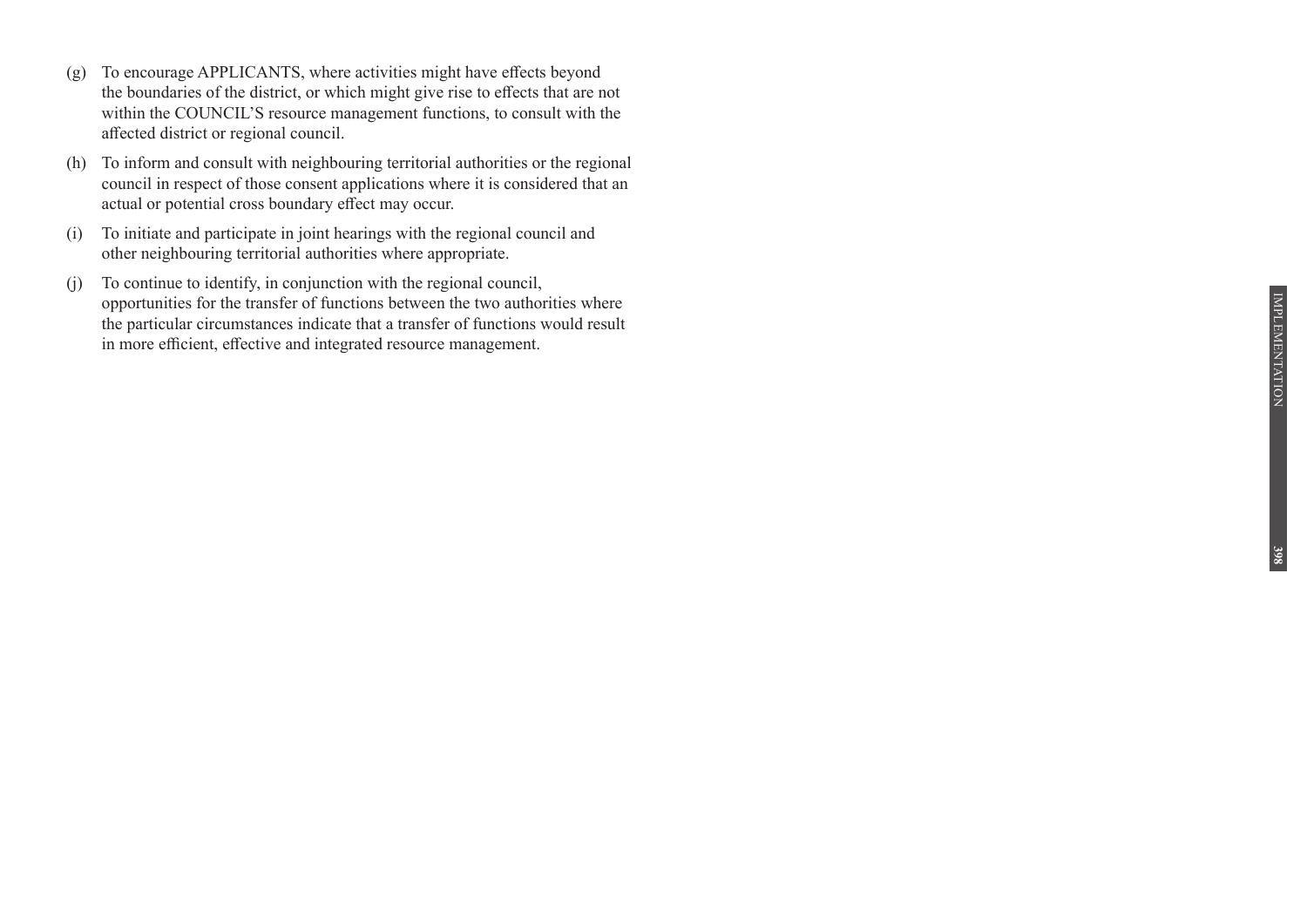# **MONITORING AND REVIEW PROCEDURES**  districtPLAI

# **Introduction**

Section 75(2) requires the COUNCIL to include in the District Plan the procedures it will use to review the key components of the plan, these being:

- The stated resource management issues.
- The objectives, policies, methods of implementation (including any rules).
- The principal reasons for adopting the objectives, policies and methods of implementation.
- Information requirements.
- The environmental results anticipated; and
- The procedures to be used to deal with cross boundary processes.

In addition section  $75(2)$  requires the plan to state the procedures that will be used to monitor the effectiveness of the plan as a means of achieving its objectives and policies.

# **Monitoring procedures**

# **Requirement to monitor**

Section 35 of the ACT requires the COUNCIL to gather information, monitor and keep records in the discharge of its responsibilities in resource management.

Section 35 (2) requires the COUNCIL to monitor the following specific matters:

- (a) The state of the whole or any part of the environment of the district to the extent appropriate to enable the COUNCIL to effectively carry out its functions under the ACT;
- The suitability and effectiveness of the District Plan:
- (c) The exercise of any functions, powers, or duties delegated to or transferred by the COUNCIL; and
- (d) The exercise of the resource consents that have effect in the district.

As a consequence of monitoring the COUNCIL is also obliged to take appropriate action where shown to be necessary.

Section 75 of the Act requires the COUNCIL to state in its District Plan the procedures to be used to monitor the effectiveness of the plan as a means of achieving the plan's objectives and policies.

# **What will be monitored?**

The indicators stated in the management strategy of this plan will be the primary tools for monitoring the effectiveness of the plan as a means of achieving its objectives and policies. The indicators chosen relate specifically to each of the 22 significant resource management issues that have been identified. The indicators will be used to focus on the environmental results anticipated in relation to each of the resource management issues.

The indicators have been selected to effectively measure change in the district environment. They will also provide valuable information on the state of the environment.

# **How will monitoring be carried out?**

The following procedures will be adopted to give effect to the COUNCIL'S monitoring obligations under the ACT:

- (a) An environmental monitoring strategy will be developed and documented which will state the means by which the COUNCIL will carry out:
	- (i) initial baseline and ongoing monitoring of the district environment;
	- (ii) the monitoring of the suitability and effectiveness of the plan;